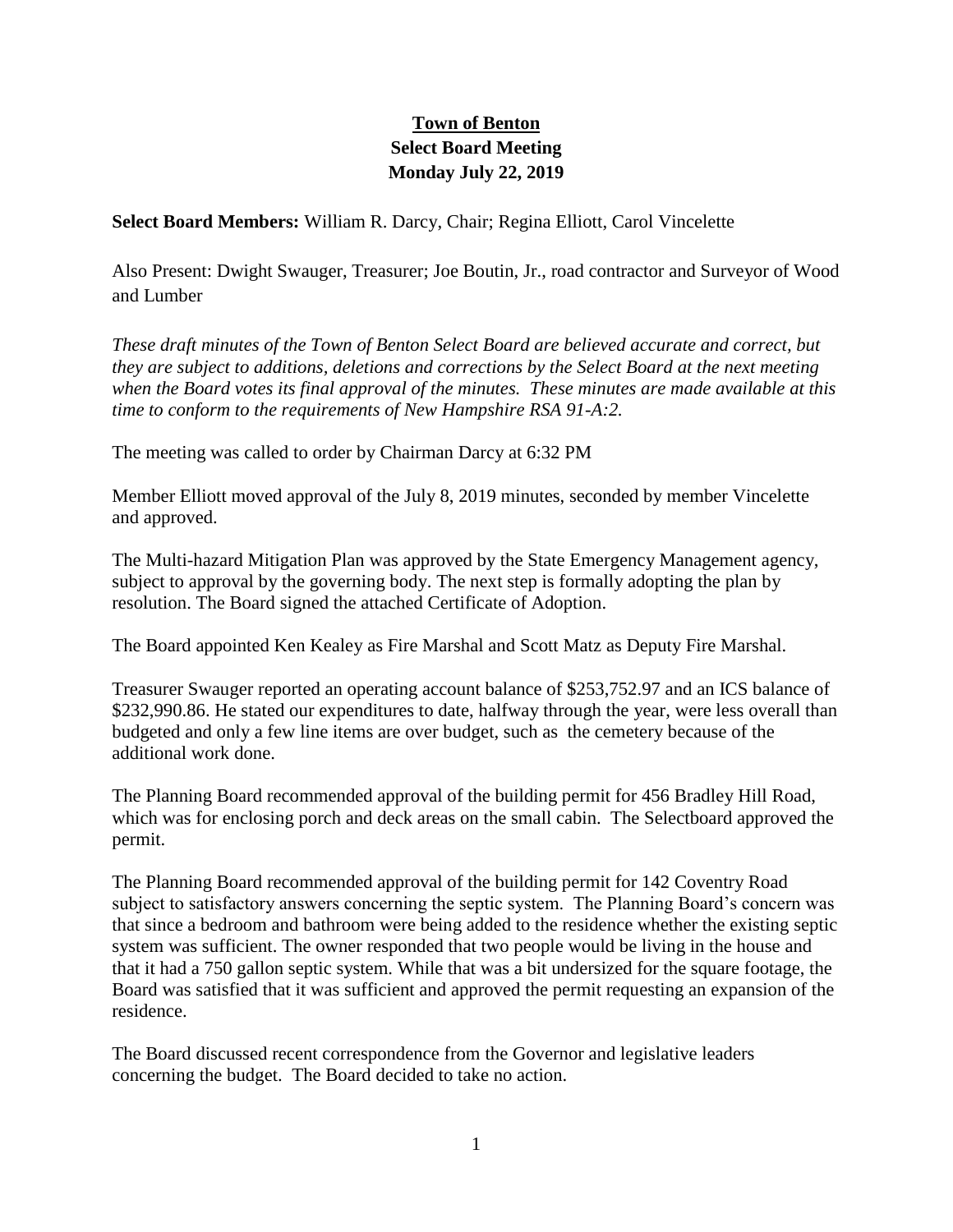Joe Boutin said Blaktop Paving would be doing the work in August on the Tunnel Stream Road section that he had prepared for paving. He also submitted Blaktop's certificate of insurance. He said he had also recently repaired part of Tunnel Stream Road near the turnaround area before the section of road not maintained in winter.

Member Vincelette recounted some of the lessons from a disaster preparedness conference she recently attended. She also provided a list of follow-up items for the Board:

1) Cemetery wall repair bids 2) Benton sign in cemetery – paint and correct leaning 3) Level Town Hall front entrance ramp 4) Removal of trees from Cemetery corner lot 5) Inventory of town road culverts 6) Beautify Benton Committee-set meeting 7) Numbering building permits 8) Calendar of dates for state DRA reporting purposes 9) Property tax exemptions – review and update requirements 10) Fix fallen gravestones, clean stones, create brochure on cemetery rules

The meeting was adjourned at 7:38 PM.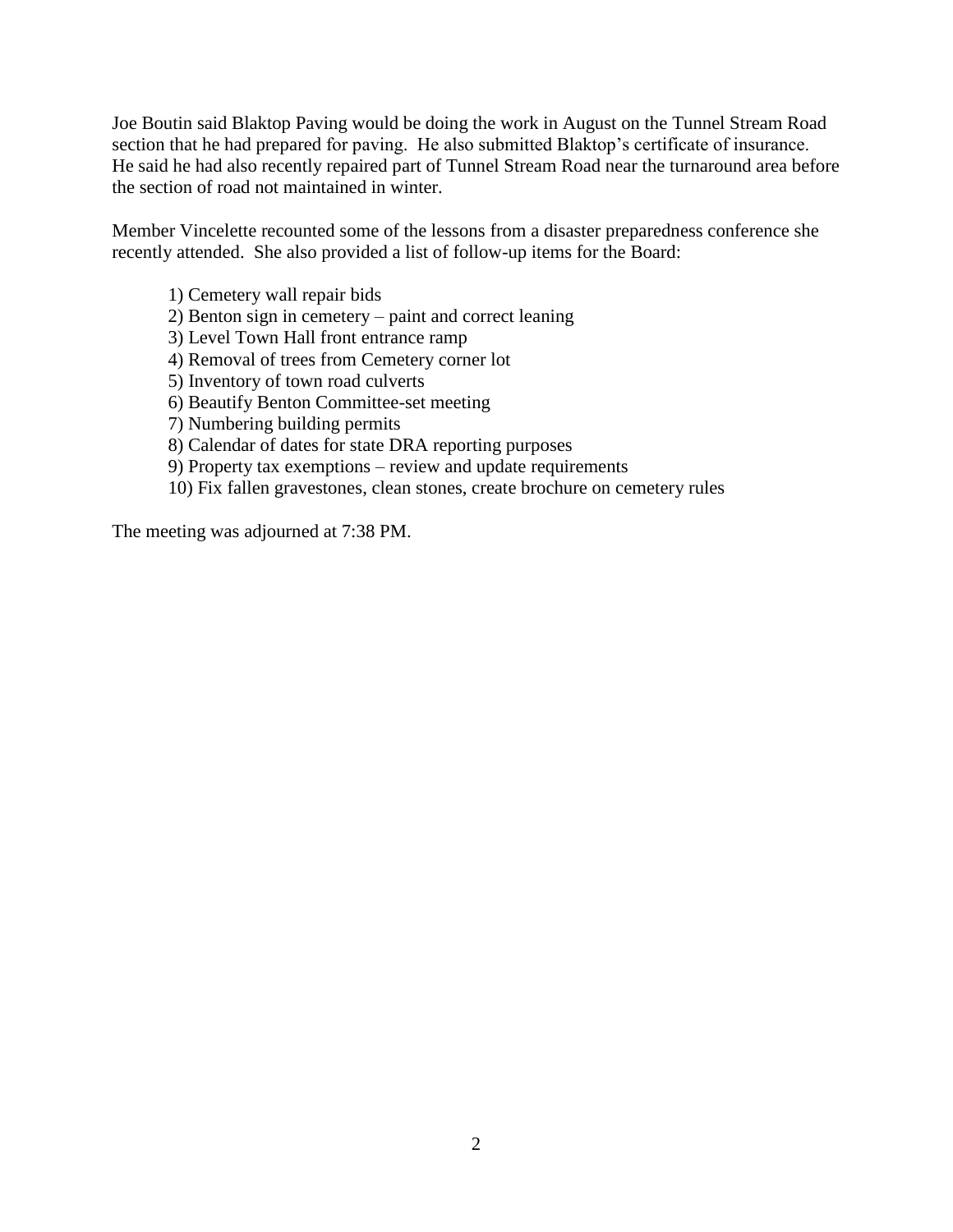## C. Signed Certificate of Adoption

## **CERTIFICATE OF ADOPTION**

#### BENTON, NH

#### **BOARD OF SELECTMEN**

# A RESOLUTION ADOPTING THE TOWN OF BENTON HAZARD MITIGATION PLAN UPDATE 2019

WHEREAS, the Town of Benton has historically experienced severe damage from natural hazards and it continues to be vulnerable to the effects of those natural hazards profiled in this Plan, resulting in loss of property and life, economic hardship and threats to public health and safety; and

WHEREAS, the Town of Benton has developed and received conditional approval from the New Hampshire Homeland Security and Emergency Management for its Hazard Mitigation Plan Update 2019; and

WHEREAS, public and committee meetings were held between December 13, 2017 and November 19, 2018 regarding the development and review of the Hazard Mitigation Plan Update 2019; and

WHEREAS, the Plan specifically addresses hazard mitigation strategies and Plan maintenance procedure for the Town of Benton; and

WHEREAS, the Plan recommends several hazard mitigation actions/projects that will provide mitigation for specific natural hazards that impact the Town of Benton with the effect of protecting people and property from loss associated with those hazards; and

WHEREAS, adoption of this Plan will make the Town of Benton of eligible for funding to alleviate the impacts of future hazards; now therefore be it

RESOLVED by the Board of Selectmen:

1. The Plan is hereby adopted as an official plan of the Town of Benton;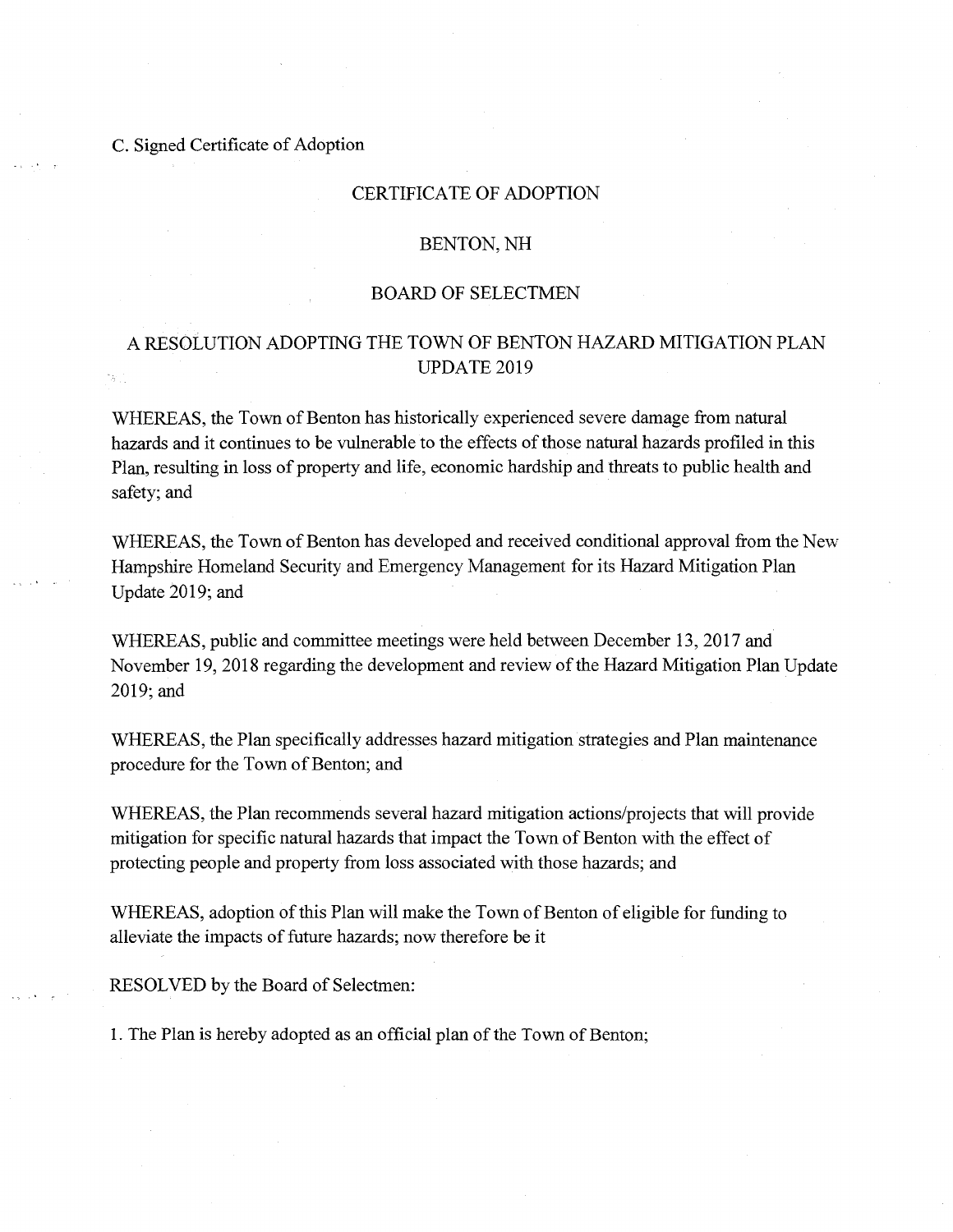2. The respective officials identified in the mitigation action items of the Plan are hereby directed to pursue implementation of the recommended actions assigned to them;

3. Future revisions and Plan maintenance required by 44 CFR 201.6 and FEMA are hereby adopted as a part of this resolution for a period of five (5) years from the date of this resolution;

4. An annual report on the progress of the implementation elements of the Plan shall be presented to the Board of Selectmen by the Emergency Management Director.

Adopted this day, the 22nd day of July, 2019

IN WITNESS WHEREOF, the undersigned has affixed his signature and the corporate seal of the Town of Benton on this day, July 22, 2019

Notary

TEB172

Expiration

2023

 $1_{20/9}$ Date

Chairman of the Board of Selectmen

William R. Darcy

Member of the Board of Selectmen

Ellioth